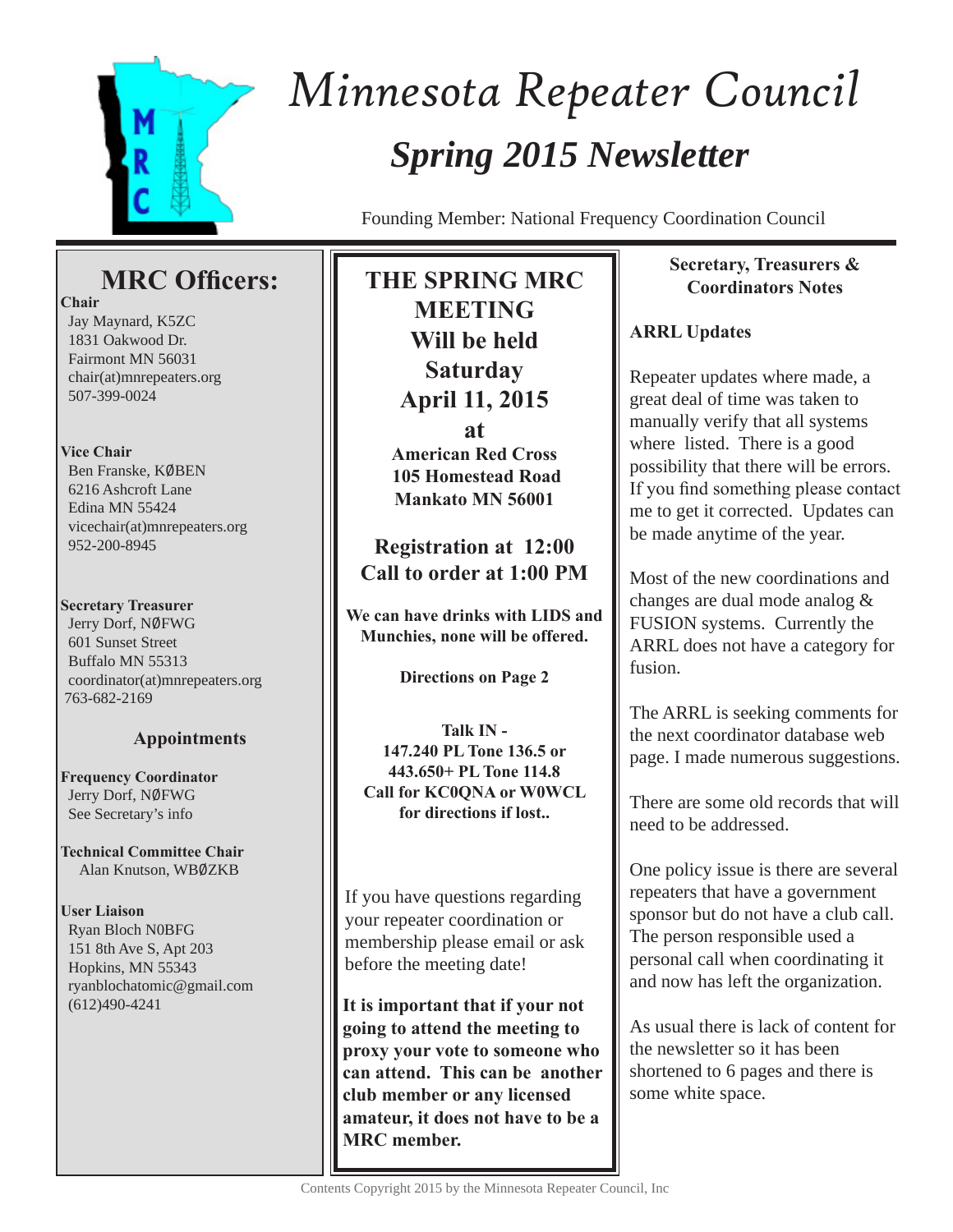# **Meeting Location**

From the Cities -- HWY 169 south to MN HWY 14, then go east to HWY 22 or River Hills Mall Exit.

Go South on HWY 22 to Co. Rd 83/Stadium Road Stop Lights.

Take a right/West bound for roughly 3 miles to Monks AVE.(CORNER has KWIK TRIP & CVS on them).

Go North to Homestead Rd, then take right and ARC is immediately on your right side and parking lot is on the east side of the building and you will see our HAM RADIO antennas as well.

# **MRC Resources on the Internet**

MRC Webpage http://www.mnrepeaters.org http://www.mrc.gen.mn.us

MRC Mailing list:

This mailing list is for announcements and general discussion of MRC events, policy and operations. Currently it is un-moderated and open to all. Sign up at:

http://eight.pairlist.net/mailman/listinfo/mrc

Don't forget to change your email program to "plain text" before you try to send anything. Messages with HTML or other fancy print will come through blank if you don't make the change.... Also do not include attachments!

# **Secretary, Treasurers & Coordinators Notes**

If you need to pay your 2015 dues please do so and include a filled out a membership form to provide a audit trail. You may mail or bring to the meeting.

News from our neighbors:

Iowa:

Effective January 16, Dennis Crabb WB0GGI has retired as the Iowa frequency coordinator. Roland Nelson KC0IEA is his replacement. Dennis is one of the 5 founding members of the IaRC formed in July 1972, he will remain on the IaRC board.

Wisconsin:

New assistant coordinator; Travis Augustine W9HDG he will replace Milt Klingsporn, N9WSZ.

The next meeting of WAR will occur on March 7, 2015 in Wausau.

Watch for the annual update around late August followed by the fall newsletter.

Hope to see you in Mankato.

73's

Jerry Dorf, N0FWG Minnesota Repeater Council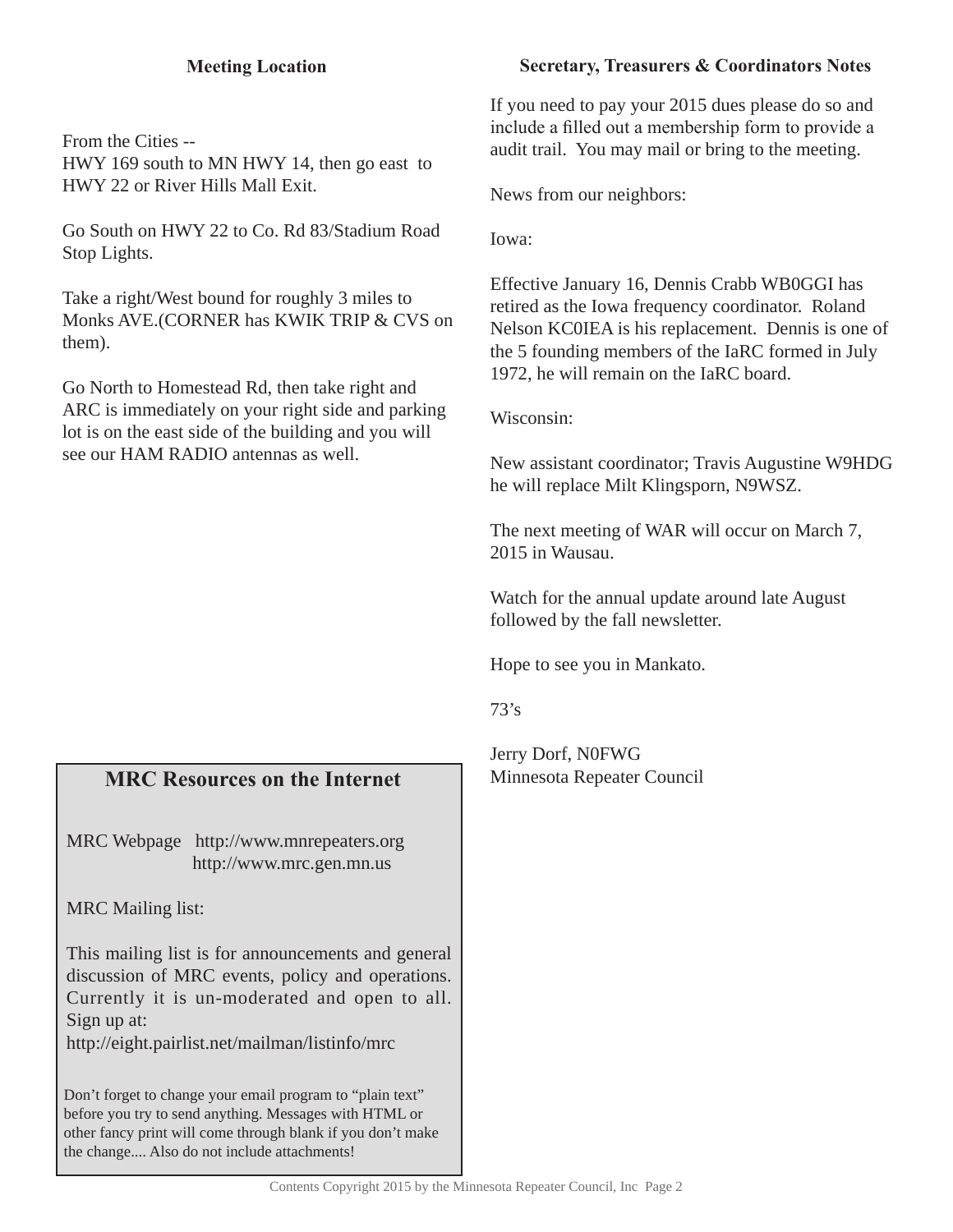# **Minutes of the Minnesota Repeater Council**

Fall meeting held On October 18, 2014 Ridgeview Medical Center Waconia MN

Call to order by Chairman Jay Maynard at 1:00PM Introduction of members and officers made.

Quorum was meet with a total of 64 members in good standing on the roster, 24 in attendance of witch 7 are non-metro.

**Chairman's Report:** Jay Maynard K5ZC

Nothing to report

**Secretary & Treasurer's report:** Jerry Dorf N0FWG Reports presented to membership in the newsletter, and handout.

#### **Frequency coordinator:** Jerry Dorf N0FWG

Reports presented to membership in the newsletter, and handout.

The region definitions are not in the new coordination policy Motion to Incorporate the MRC region definitions into the coordination policy with allowance for the coordinator to list a repeater in an adjacent zone as needed for consistency. Motion seconded and passed Ben Franske will modify the document

#### **New Members:**

| <b>Bob Dablow WOBIN Regular</b>       | David Ventura KE0NA Regular   |
|---------------------------------------|-------------------------------|
| George Lavalle, NOSBU Regular         | Richard Bopp KCONPA Regular   |
| George Christoferson, WOVNT Associate | Justin Yunke, AE0RF Associate |

Motion made, seconded and passed to accept all new members.

#### **Old Business:**

Coordination Policy updates have been completed will be on the website.

Liability Insurance discussed, no further action taken

147.390 The voting members of the committee met and reviewed documents that where submitted by Robert KC0FMI, Dakota County and the MRC records. As per MRC policy the pair was surrendered and shall be reassigned per policy. Motion made to accept the committee report seconded and passed

**Election of officers:** Motions where made for each office and closed.

Being only one nomination occurred for each office a motion was made to accept each office by acclimation. Motion seconded and passed unanimously

Chair: Jay Manyard K5ZC, Vice Chair: Ben Franske, K0BEN Secretary-Treasurer: Jerry Dorf, N0FWG

Appointments: Jerry Dorf, N0FWG as coordinator, Alan KnutsonWB0ZKB as technical committee and Ryan Bloch, N0BFG as user liaison.

#### **New Business:**

Jerry Dorf Made a presentation on the current Texas VHF society online web system along with Matt Stennett's plans to expand to other groups. Coordinators Tool Kit technology was reviewed along with the ARRL coordinators input page. Discussion about the RF Projector site, CTK and open source software. How the ARRL repeater directory site fits into the MRC process. Dan Karg volunteered to investigate other coordination groups on how they are handling online processing.

Gordy Hanson made a motion to by resolution to have a disaster preparedness plan with backups of data, software and other individuals that could be called upon to fill roles if needed. Seconded and passed.

**Spring Meeting:** Non Metro location, Mankato MN. Don Burgess KC0QNA will investigate

Meeting Adjourned at 2:21PM

Jerry Dorf, N0FWG Secretary Treasurer Minnesota Repeater Council, Inc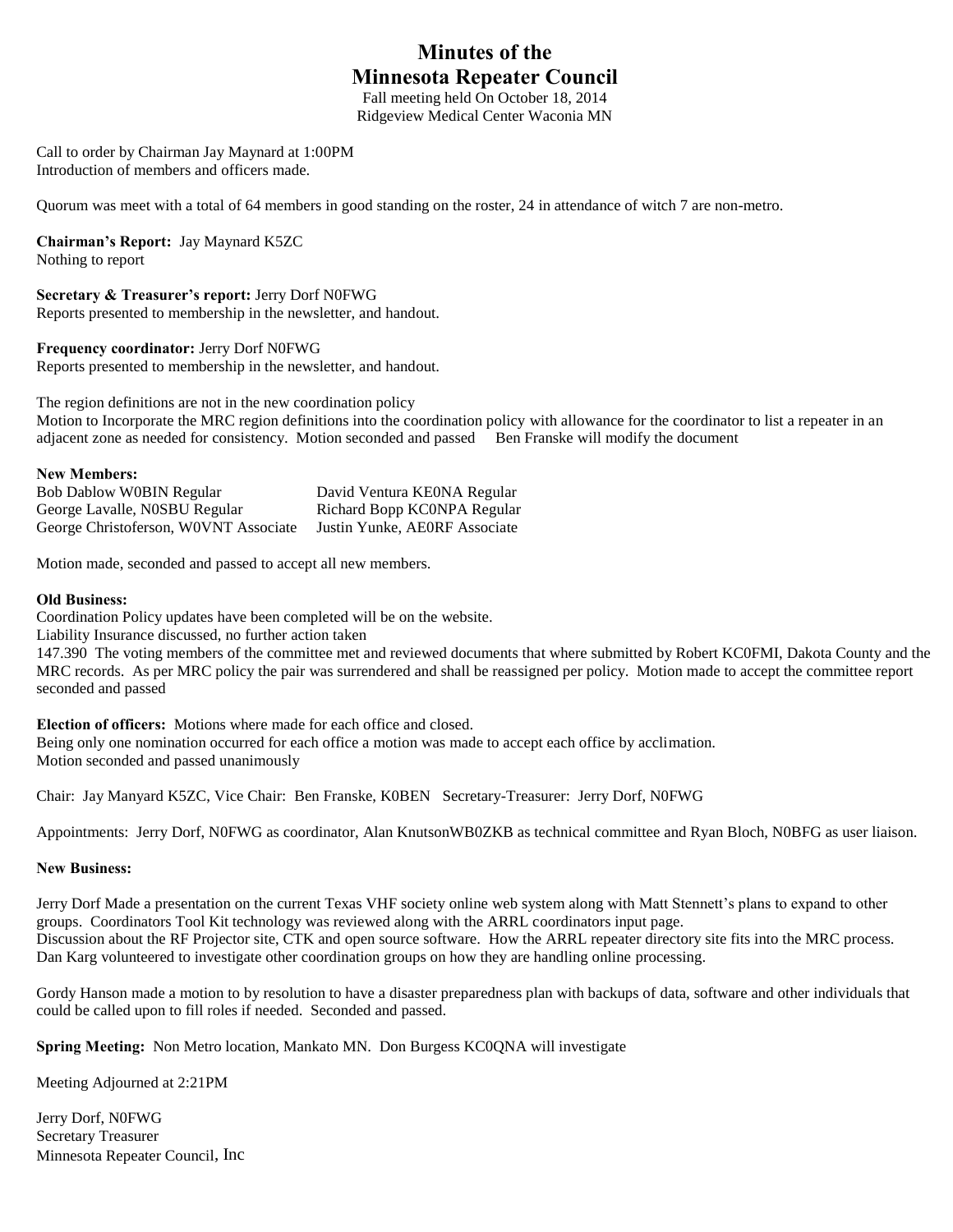# **Minnesota Repeater Council Checking Account March 1, 2015**

| Date       | <b>Type</b> | <b>Description</b>          | <b>Debit</b> | <b>Credit</b> | <b>Balance</b> | <b>Comments</b>       |
|------------|-------------|-----------------------------|--------------|---------------|----------------|-----------------------|
| 9/13/2014  | <b>DEP</b>  | Don Hengemuehle             |              | \$10.00       | \$7,283.53     | Reg Dues 2016         |
|            | <b>DEP</b>  | <b>JERRY DORF</b>           |              | \$20.00       | \$7,303.53     | Reg Dues 2016         |
|            | <b>DEP</b>  | <b>CHARLE ESCH</b>          |              | \$30.00       | \$7,333.53     | REG DUES 2018         |
| 9/20/2014  | <b>DEP</b>  | George Lavallee             |              | \$60.00       | \$7,393.53     | REG DUES 2020         |
|            | <b>DEP</b>  | <b>GREG KITCHAK</b>         |              | \$20.00       | \$7,413.53     | REG DUES 2017         |
|            | <b>DEP</b>  | Geoffry Ernst               |              | \$10.00       | \$7,423.53     | REG DUES 2015         |
| 9/30/2014  | <b>DEP</b>  | Dennis McCusker             |              | \$10.00       | \$7,433.53     | REG DUES 2014         |
|            | <b>DEP</b>  | <b>ERIK BROM</b>            |              | \$10.00       | \$7,443.53     | REG DUES 2015         |
| 10/8/2014  | <b>DEP</b>  | David Ventura               |              | \$10.00       | \$7,453.53     | REG Dues 2015         |
| 10/16/2014 | <b>DEP</b>  | Norman D Yeautter           |              | \$10.00       | \$7,463.53     | REG Dues 2015         |
| 10/20/2014 | <b>DEP</b>  | <b>TERRY LONDROCHE</b>      |              | \$20.00       | \$7,483.53     | REG DUES 2016         |
|            | <b>DEP</b>  | Richard Jackson             |              | \$20.00       | \$7,503.53     | REG DUES 2015         |
|            | <b>DEP</b>  | <b>Ben Franske</b>          |              | \$20.00       | \$7,523.53     | REG DUES 2016         |
|            | <b>DEP</b>  | John Czech                  |              | \$20.00       | \$7,543.53     | REG DUES 2017         |
|            | DEP         | RICHARD ROBERTS             |              | \$30.00       | \$7,573.53     | REG DUES 2017         |
|            | <b>DEP</b>  | Thomas Carlson/SMARTS       |              | \$10.00       | \$7,583.53     | REG DUES 2015         |
|            | <b>DEP</b>  | <b>JUSTIN YUNKE</b>         |              | \$5.00        | \$7,588.53     | ASC DUES 2015         |
|            | <b>DEP</b>  | <b>GEORGE CHRISTOFERSON</b> |              | \$5.00        | \$7,593.53     | ASC DUES 2015         |
|            | <b>DEP</b>  | RICHARD BOPP                |              | \$40.00       | \$7,633.53     | REG DUES 2018         |
|            | <b>DEP</b>  | <b>TERRY ZELLMAN</b>        |              | \$5.00        | \$7,638.53     | ASC DUES 2015 Pending |
| 11/1/2014  | <b>DEP</b>  | <b>Robert Stone</b>         |              | \$60.00       | \$7,698.53     | Reg Dues 2020         |
|            | <b>DEP</b>  | Keviin Sauer                |              | \$10.00       | \$7,708.53     | Reg Dues 2015         |
| 1/20/2015  | <b>DEP</b>  | Daniel Anderson             |              | \$30.00       | \$7,738.53     | Reg Dues 2017         |
| 2/17/2015  | Debit       | Officemax                   | \$10.28      |               | \$7,728.25     | Envelopes             |

Notes:

1. New & pending memberships checks have been deposited to avoid the past "Stale Check" problems.

2. The date in the comment field shows dues paid to the end of that year.

**Waiting list**

| Name                | Call   | Group                | Band Use |       | Location    | Date     |  |
|---------------------|--------|----------------------|----------|-------|-------------|----------|--|
| Alan Knutson        | WB0ZKB |                      | 2M       | DSTAR | Chaska/West | 04/28/07 |  |
| Paul Emeott         | KOLAV  |                      | 2M.      | FM.   | Gem Lake    | 10/19/09 |  |
| Ross DeMeyere W0ANA |        | Anoka RACES 2M DSTAR |          |       | Anoka       | 03/03/11 |  |

#### **New Coordinations**

| <b>RPTLOCAT</b>      | <b>RPTCALL</b> | <b>RPTOUT</b> | <b>RPTRSPON</b>              | TRUSTEENAN                | <b>CORDATE</b> |     | USE STATUS  |
|----------------------|----------------|---------------|------------------------------|---------------------------|----------------|-----|-------------|
| <b>FARIBAULT</b>     | <b>KB0IOA</b>  | 444.7000      | <b>JASON LIND</b>            | <b>JASON LIND</b>         | 2/16/2015      | RO. | <b>CNST</b> |
| <b>BLOOMINGTON</b>   | KF0B           | 442.2000      | KURT F BROMSCHWIG            | KURT F BROMSCHWIG         | 1/10/2015      | RO. | <b>OTA</b>  |
| <b>MINNEAPOLIS</b>   | <b>KEONA</b>   | 223,9000      | DAVID VENTURA                | DAVID VENTURA             | 12/15/2014     | RO. | CNST        |
| <b>PRIOR LAKE</b>    | N0AGI          | 442.1750      | NAGI PUNYAMURTHULA           | NAGI PUNYAMURTHULA        | 12/15/2014     | RO. | <b>OTA</b>  |
| <b>GEM LAKE</b>      | <b>WOREA</b>   | 147.3900      | BRAINERD LAKES AREA RPT ASSN | <b>PAUL EMEOTT</b>        | 11/20/2014     | RO. | CNST        |
| AVON                 | K0VSC          | 443.5000      | TONY ABFALTER                | TONY ABFALTER             | 11/20/2014     | RO. | CNST        |
| <b>HASTINGS</b>      | <b>WOCGM</b>   | 146.9850      | SOUTH EAST METRO ARC         | RICHARD ROBERTS           | 11/20/2014     | RO. | CNST        |
| <b>BROOKLYN PARK</b> | <b>KA0KMJ</b>  | 444.7250      | JOHN CZECH                   | JOHN CZECH                | 10/12/2014     | RO. | CNST        |
| <b>ST PAUL</b>       | W8WRR          | 145.2300      | THREE RIVERS ARC             | <b>NEIL MCMILLIN</b>      | 10/12/2014     | RO. | OTA         |
| <b>MOUNDSVIEW</b>    | K9EQ           | 444.0750      | <b>CHRIS PETERSEN</b>        | <b>CHRIS PETERSEN</b>     | 10/9/2014      |     | RO OTA      |
| <b>EDEN PRAIRE</b>   | KD0ZIM         | 146.8800      | EDEN PRAIRIE RADIO CLUB      | THOMAS P TRAUGHBER        | 9/30/2014      |     | RO OTA      |
| <b>FORESTON</b>      | N0GOI          | 146.7450      | <b>TERRY LONDROCHE</b>       | <b>TERRY LONDROCHE</b>    | 9/30/2014      |     | RO OTA      |
| <b>MINNEAPOLIS</b>   | NH7CY          | 442.4250      | <b>JASON BALLESTEROUS</b>    | <b>JASON BALLESTEROUS</b> | 9/30/2014      |     | RO CNST     |
| <b>MINNEAPOLIS</b>   | <b>KD0UDM</b>  | 927.9875      | <b>NEAL KRASNOFF</b>         | <b>NEAL KRASNOFF</b>      | 9/30/2014      | RO. | CNST        |
| <b>MINNEAPOLIS</b>   | KEONA          | 224.2400      | DAVID VENTURA                | DAVID VENTURA             | 9/30/2014      |     | RO CNST     |

Contents Copyright 2015 by the Minnesota Repeater Council, Inc Page 4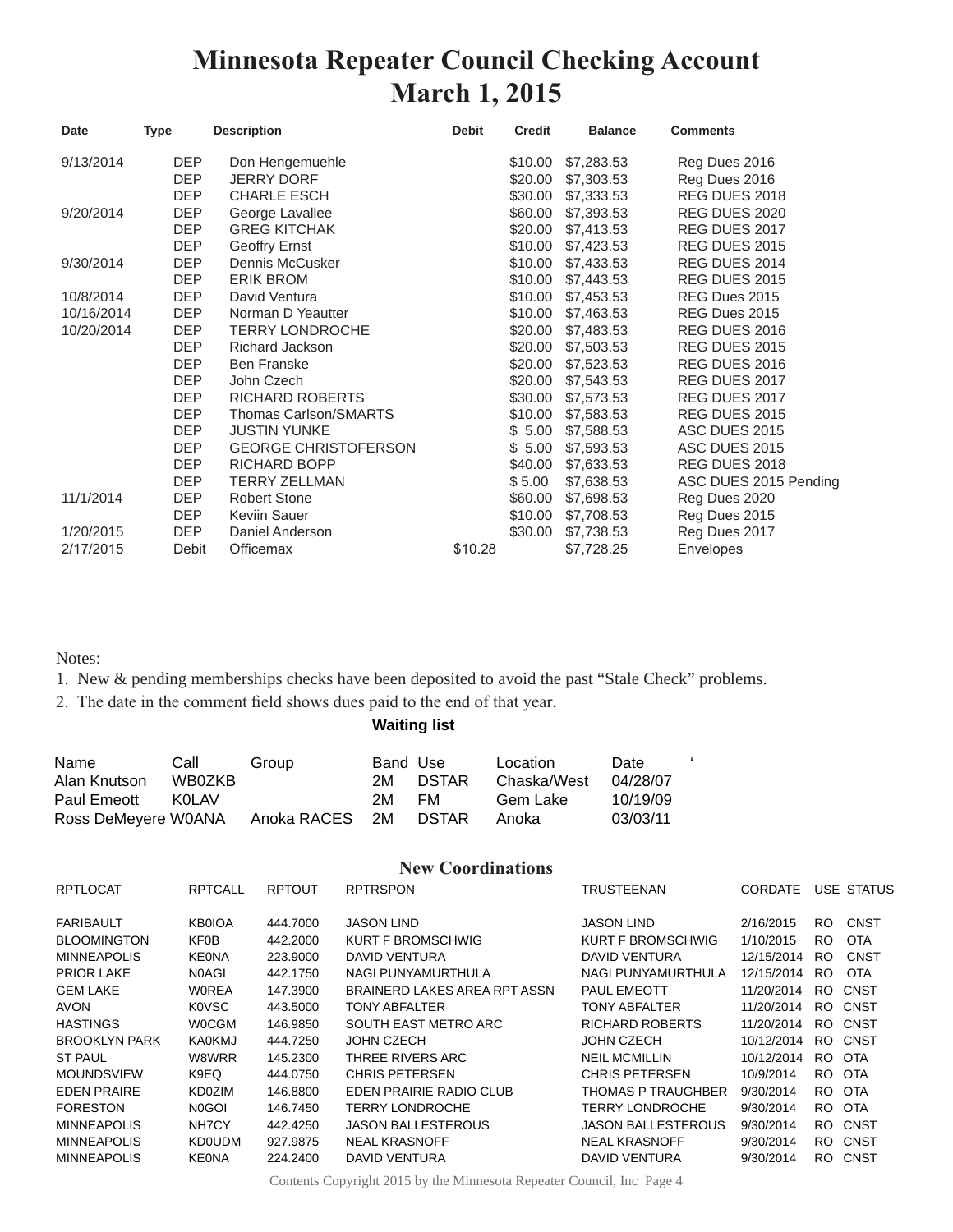# *Minnesota Repeater Council*

**Membership and Renewal application form** 

|                                                                                                                                                                                                                                                                             | <b>Trustee information (MRC Main Contact).</b>                                                                                                                        |                                                                                                                                                                                                                               |  |
|-----------------------------------------------------------------------------------------------------------------------------------------------------------------------------------------------------------------------------------------------------------------------------|-----------------------------------------------------------------------------------------------------------------------------------------------------------------------|-------------------------------------------------------------------------------------------------------------------------------------------------------------------------------------------------------------------------------|--|
|                                                                                                                                                                                                                                                                             |                                                                                                                                                                       |                                                                                                                                                                                                                               |  |
|                                                                                                                                                                                                                                                                             |                                                                                                                                                                       |                                                                                                                                                                                                                               |  |
|                                                                                                                                                                                                                                                                             |                                                                                                                                                                       |                                                                                                                                                                                                                               |  |
|                                                                                                                                                                                                                                                                             |                                                                                                                                                                       |                                                                                                                                                                                                                               |  |
|                                                                                                                                                                                                                                                                             | Club or alternate contact/mailing address.                                                                                                                            |                                                                                                                                                                                                                               |  |
|                                                                                                                                                                                                                                                                             |                                                                                                                                                                       |                                                                                                                                                                                                                               |  |
|                                                                                                                                                                                                                                                                             |                                                                                                                                                                       |                                                                                                                                                                                                                               |  |
|                                                                                                                                                                                                                                                                             |                                                                                                                                                                       |                                                                                                                                                                                                                               |  |
| Renewal $[\_]$<br><b>Type of Application:</b>                                                                                                                                                                                                                               | New membership $[\_]$                                                                                                                                                 | Trustee Change [_]<br>Database Update [ <i>_</i> ]                                                                                                                                                                            |  |
| [_] Regular Membership<br>Dues \$10.00 year                                                                                                                                                                                                                                 | Organization or individual who is operating a Amateur Repeater Station on a<br>frequency coordinated by the MRC. Has one vote at all meetings. Receives all mailings. |                                                                                                                                                                                                                               |  |
| [_] Associate Member<br>Organization or individual with a active interest in constructing an Amateur Radio Repeater station<br>Dues \$5.00 year<br>or in the activities of the MRC. Can participate in the activities of the MRC but has no vote.<br>Receives all mailings. |                                                                                                                                                                       |                                                                                                                                                                                                                               |  |
| Newsletter<br>Receives one copy of MRC newsletter for 1 year.<br>Dues \$5.00<br>Or download for free from the MRC webpage                                                                                                                                                   |                                                                                                                                                                       |                                                                                                                                                                                                                               |  |
| Signed: Repeater Trustee/Regular Member<br>Date:                                                                                                                                                                                                                            |                                                                                                                                                                       |                                                                                                                                                                                                                               |  |
| Mail all Applications and dues to:<br>Minnesota Repeater Council<br>Jerry Dorf, N0FWG Secretary/Treasurer<br>601 Sunset Street<br>Buffalo MN 55313<br>763-682-2169<br>jerryd@jerryd.net                                                                                     | Total Amount:                                                                                                                                                         | Other Info:                                                                                                                                                                                                                   |  |
|                                                                                                                                                                                                                                                                             |                                                                                                                                                                       | Date: and the contract of the contract of the contract of the contract of the contract of the contract of the contract of the contract of the contract of the contract of the contract of the contract of the contract of the |  |
|                                                                                                                                                                                                                                                                             |                                                                                                                                                                       | Dues Paid for: 2015 2016 2017 2018 2019 2020 2021 2022 2023 2024 2025 2026 2027 2028 2029 2030                                                                                                                                |  |